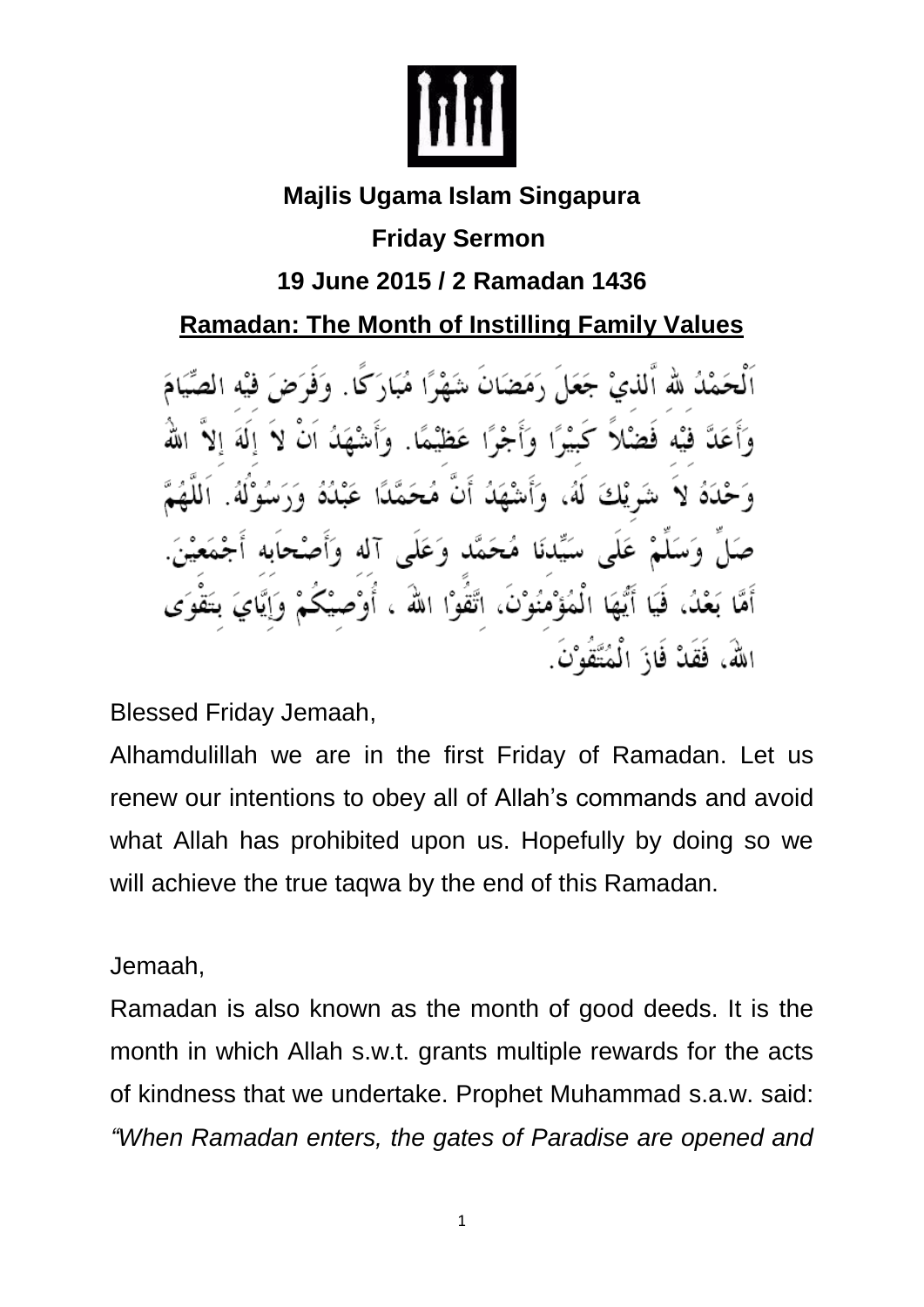*the gates of Hellfire are closed and the devils are chained."* [Hadith Muttafaq Alaihi]

Imam Al-Qadhi ibn Iyyadh explained that what is meant by *"the gates of Paradise are opened"* is that the opportunities to earn more good deeds and a higher level of devotion is higher in this month compared to other months. Hence let's ensure that our families and ourselves do not miss the opportunity to reap the rewards and special gifts found in this blessed month. In our efforts to be freed from the Hellfire during this month, why not perform acts of worship and acts of kindness together with our family. Let us remember what Allah s.w.t. says in Surah At-Tahrim verse 6:

يَتَأَتُهَاالَّذِينَءَامَنُواْفُوَ'أَنفُسَكُوۡ وَأَهۡلِيَكُوۡ نَارَا وَفُودُهَااۤلنَّاسُ وَٱلْجِجَارَةُ عَلَيْهَا مَلَتِيكَةً غِلَاظٌ شِدَادٌ لَّايَعْصُونَ ٱللَّهَ مَآأَمَرَهُمۡمَ رَبَّنَهُمْ وَالْمُؤْمَرُونَ (١)

Which means: *"O you who have believed, protect yourselves and your families from a Fire whose fuel is people and stones, over which are [appointed] angels, harsh and severe; they do not disobey Allah in what He commands them but do what they are commanded."*

Strive to instil and develop noble values within our household this month. For example, teach them to increase their supplication (doa) when they are fasting and when they are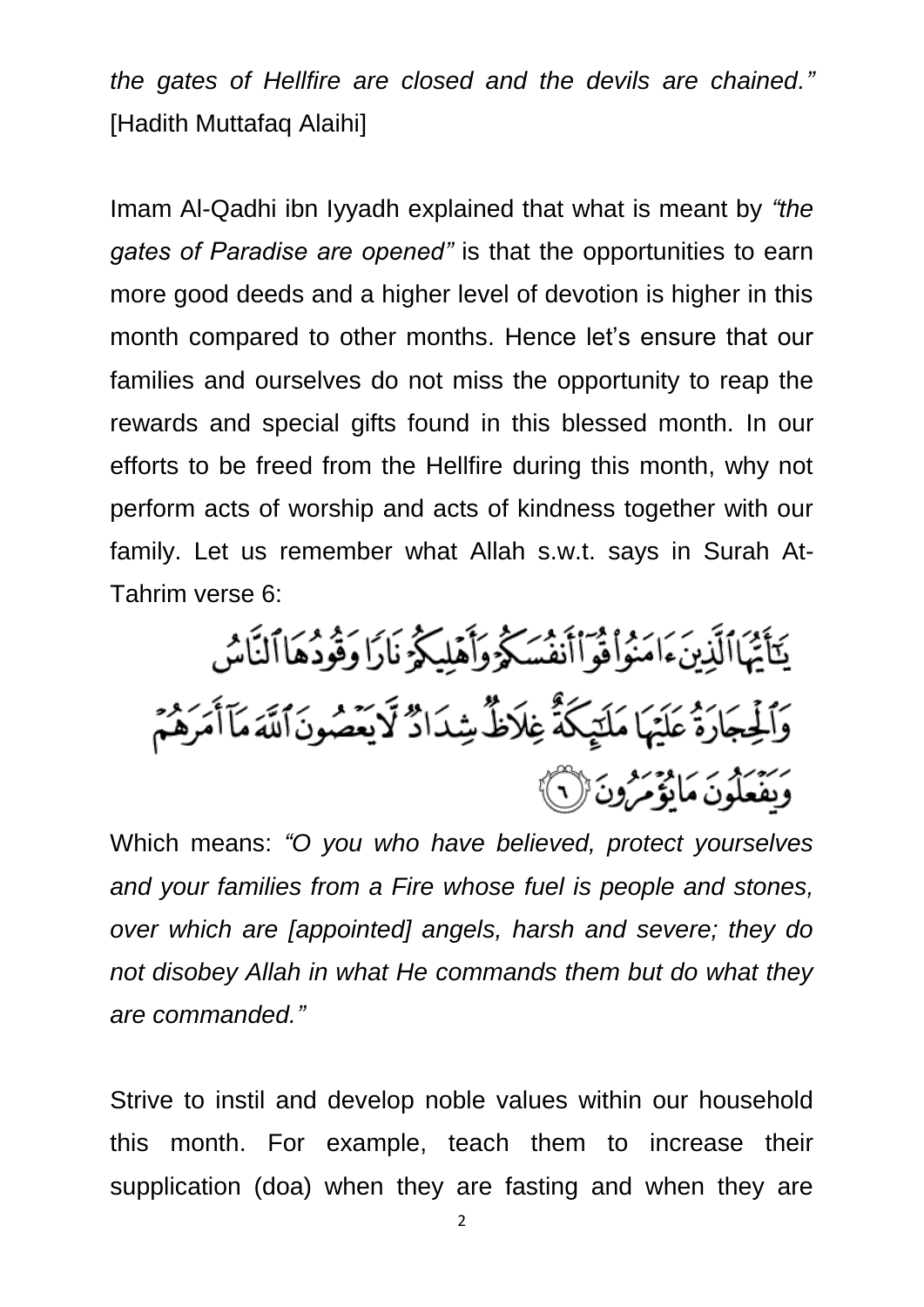breaking their fast. This is because Rasulullah s.a.w. said: *"The doa (supplication) of a person who is fasting, at the point where he is breaking his fast, is not rejected."* [Hadith reported by Ibnu Majah]

In fact, Imam At-Thoyalisi reported that the transmitter of this hadith, Abdullah Ibn Amr Ibn Al-As, would ask his wife and children to make doa when they are breaking their fast. While we rush to earn the rewards from terawih prayers and reciting the Quran, do not forget about our spouse and children. Strengthen our relationship with Allah, together with our family. Hopefully by doing so Allah will strengthen our family ties and grant calmness in our household.

From this Ramadan, let us strive to spend more time with our family. Times for breaking of fast, reciting the Quran and praying terawih should motivate us want to rush home and perform these acts together with our family. When our house is filled with acts of kindness and acts of worship, performed sincerely, then insyaAllah the hearts of the occupants of the house will be at peace. Serenity will then be achieved, from Allah's rahmah (blessings).

Friday jemaah, let us take advantage of this Ramadan to strengthen our ties with others. For example, the mosques and Muslim organisations island wide will have programmes to

3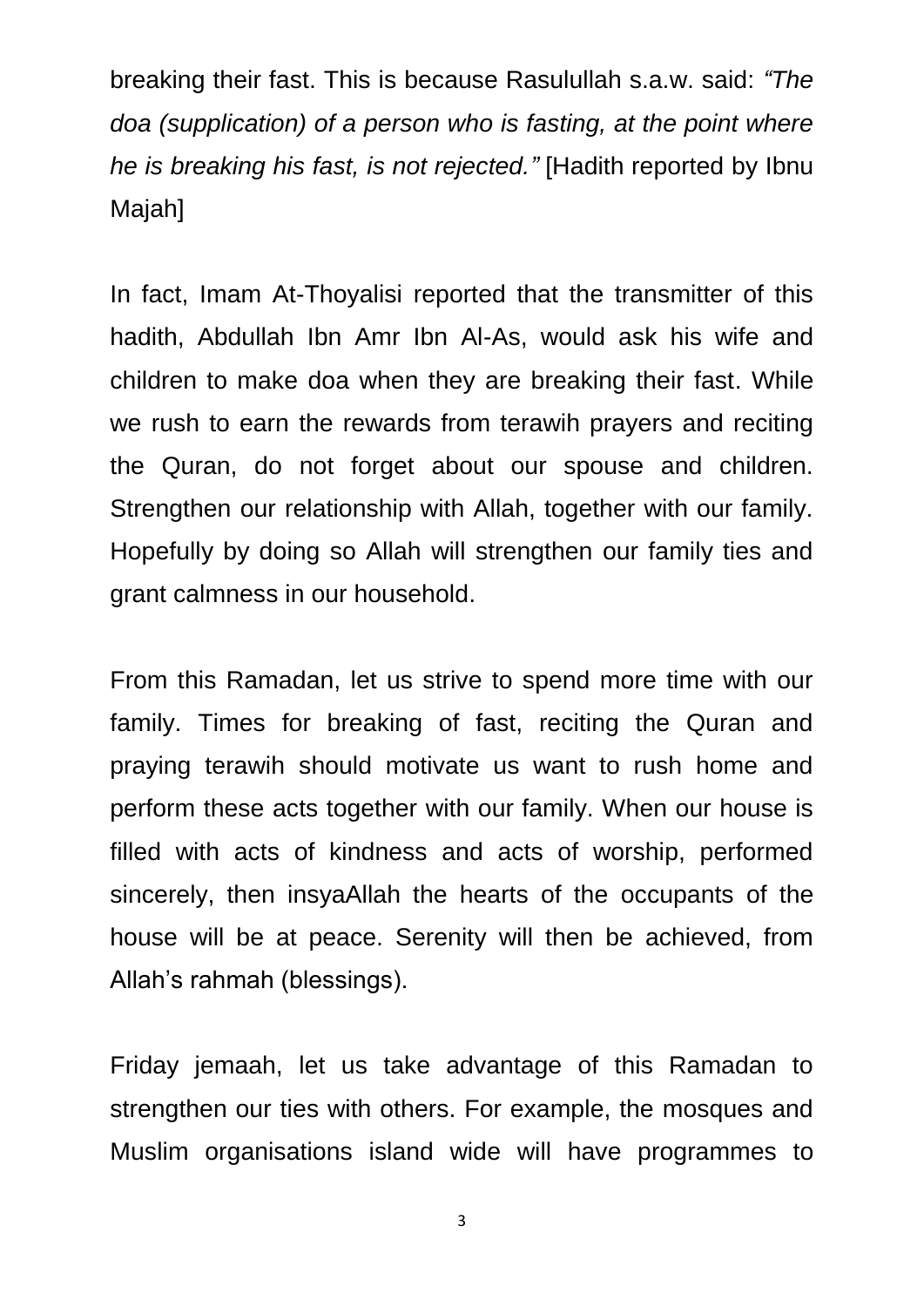enable one to contribute to the entire Singapore community throughout this holy month.

Ensure that our family can contribute their time and energy by volunteering for these activities. Just as how we hope for Allah's blessing and compassion, we should first be compassionate to others. Hopefully as a result of our family contributing their efforts, showing love and care to others regardless of their race or religion, Allah will grant us His love and His rahmah. This is in line with a hadith of Rasulullah s.a.w. which means: *"Anyone who brings ease to the worldly troubles of a believer, then Allah will ease one of his troubles on the Day of Judgement (Qiyamah). Whoever makes easy the affairs of one in difficulty, then Allah Azza wa Jalla will make it easy for him in this world and the hereafter. Anyone who covers the shame of a Muslim, then Allah will hide his shame in this world and the hereafter. Allah will always help a servant for as long as the servant helps his brother."*

In line with the spirit of this hadith, let us strive to be Singaporeans who are concerned and considerate toward the needs of others. For example, when we drive to the masjid to perform our terawih prayers, please do not park at areas that will block traffic flow. Educate our family that it is our responsibility as Muslims to bring a sense of hope to others, and not just to fellow Muslims. Hence if we chance upon opportunities to help non-Muslim organisations, even though it